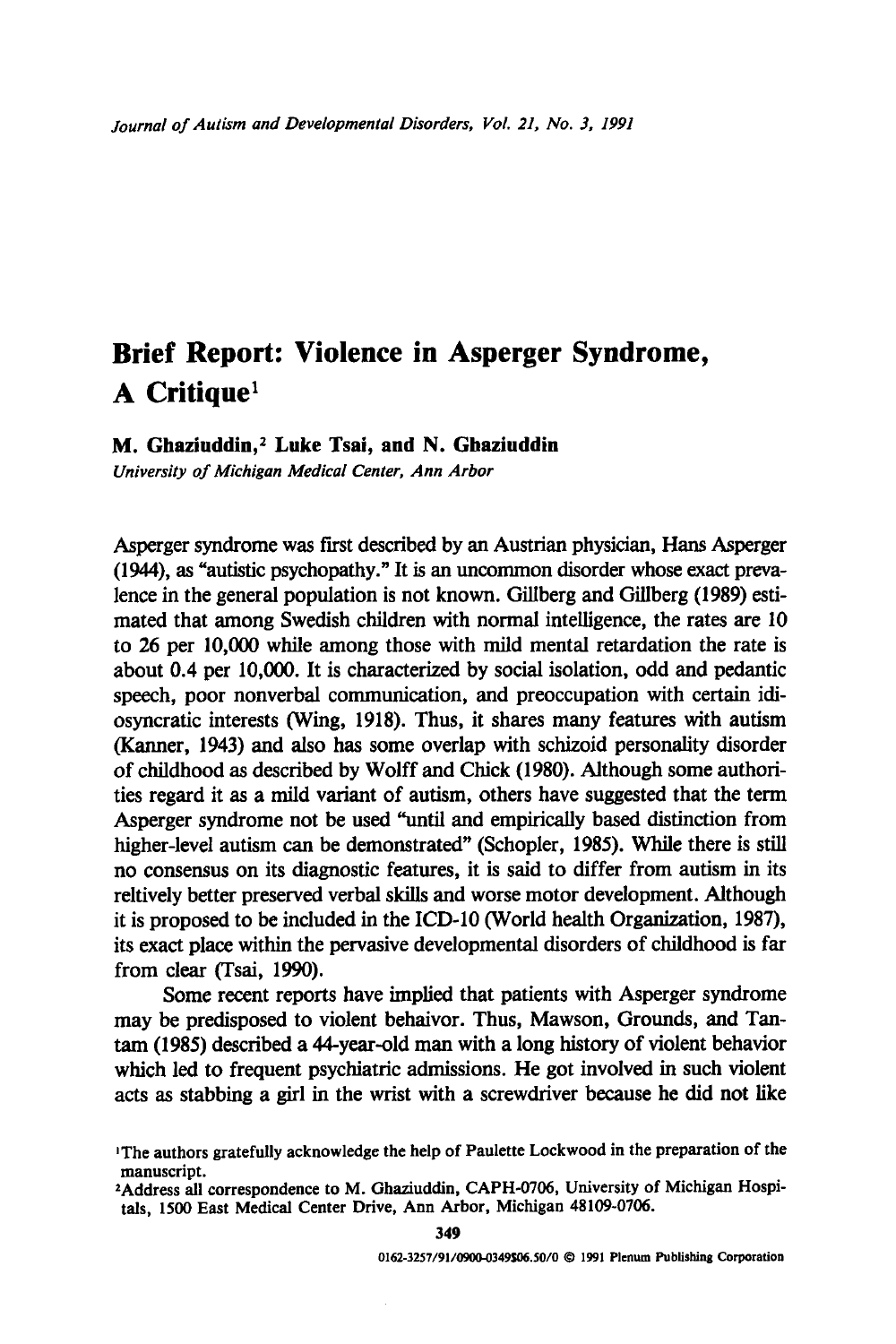women drivers, entering a neighbor's house with a knife because he was "upset by the sound a dog was making," assaulting a "crying child on a railway station by putting his hands over its mouth," and so on. He had been diagnosed as suffering from schizophrenia in the past but, based on his developmental history, the authors suggested that the correct diagnosis was one of Asperger syndrome and proposed that the association between Asperger syndrome and violence was more common than generally recognized. Tantam (1988) recruited 60 adults with a history of "life-long eccentricity and social isolation." The sample was drawn from a population of 110 adults referred by psychiatric colleagues. Forty-six cases were diagnosed as "autistic or having an autistic-related disorder such as Asperger syndrome." Six cases showed a morbid fascination for violence. Baron-Cohen (1988) described the assessment of violence in a 21-year-old man with Asperger syndrome, who was frequently violent to his girlfriend and others. He suggested that violence in Asperger syndrome may be related to deficits in social cognition resulting in "an inability to appreciate the mental states" of others. The aim of this paper is to critically evaluate the literature regarding the occurrence of violence in Asperger syndrome.

## **METHOD**

We undertook an extensive computer-assisted search through September 1990 to identify all published papers on the clinical features of Asperger syndrome since 1944 when that syndrome was first described. Papers listed under Autistic Psychopathy were also included, as this was the title used by Asperger in his original description. Studies that described other aspects of the syndrome or those containing insufficient information were excluded. When multiple studies originated from the same sample, only those studies that dealt with the clinical features of Asperger syndrome were included. An attempt was then made to see how many of the total sample presented with a clear history of violent behavior. For the purpose of this study, violence was defined as any act for which the person could be charged for criminal behavior (such as murder, arson, etc.) or which resulted in a substantial physical injury to another person, with or without the intent to do so. Occasional temper tantrums with nonspecific behavioral problems were not regarded as violent behavior. With the help of cross-references, we inferred that no articles have been published on violence in Asperger syndrome in the non-English literature. Thus, only studies published in the English literature were examined.

### RESULTS

A total of 21 publications were identified which dealt with the clinical features of Asperger syndrome and which did not meet any exclusion criter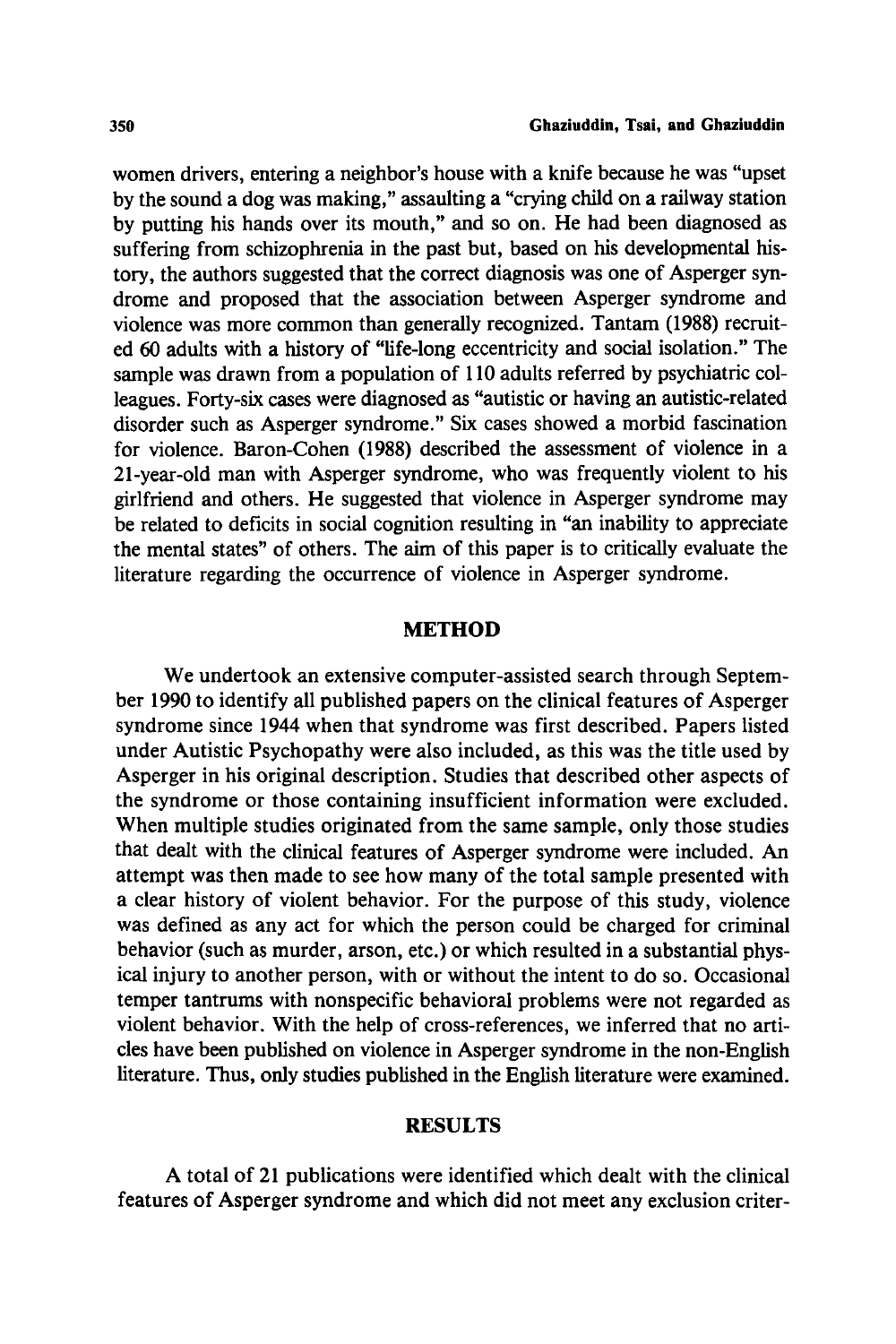ia. Of the 12 studies that were excluded, 7 described nonclinical aspects of Asperger syndrome (such as epidemiological and neurocognitive considerations), 3 contained insufficient information, and 2 were part of multiple studies which originated from the same sample. Of a total sample of 132, only 3 patients  $(2.27\%)$  had a clear history of violent behavior. The results are summarized in Table I.

## DISCUSSION

These results do not support the speculation that violence is common in Asperger syndrome. It may be argued that some of the excluded studies may have contained patients with Asperger syndrome involved in violent behavior. For example, Tantam's (1988) study of 46 adults with "autistic or having autistic-related disorder such as Asperger syndrome," contained 6 subjects involved in violence-3 in assault and 3 in arson. We decided to exclude this study because the criteria for the diagnosis of Asperger syndrome were not clear, the sample consisted of a mixture of autistic or autistic-like individuals and it was not specified as to what diagnostic category the violent patients belonged. Wolff and Chick's (1980) follow-up study of 19 patients with schizoid personality included one violent patient who was in the Scottish State Hospital after assaulting a fellow patient in a psychiatric hospital ward. We decided to exclude this study because as yet there is no consensus that Asperger syndrome and schizoid personality disorder in childhood are one and the same conditions (Tsai, 1990). Littlejohns, Clarke and Corbett (1990) described an 8-year-old boy with a history of "agitation and aggressive outbursts." As no details about the patient's "aggressive outbursts" were given, we did not categorize him as violent. However, even if all the above patients are included, the number of violent patients would rise to 11 out of a total sample of 197 (5.58 $\%$ ). It is not known how many of child and adolescent psychiatric patients are involved in violent behavior as little systematic research has been done in the field of child and adolescent aggression (Garrison et al., 1990). Therefore, comparison cannot be made at this stage between Asperger syndrome and other psychiatric populations, so far as the prevalence of violence is concerned. On the other hand, violence occurs quite commonly in the general population, whose point-prevalence depends on a variety of factors such as age and sex. For example, in the United States, the 1987 rates of violent crimes (rape, robbery, and assault) per 100 persons for the age groups 12-15 years, 16-19 years, and 20-24 years, have been established to be about 6, 6.5, and  $7\%$ , respectively (U.S. Bureau of Justice Statistics, 1987). Thus, based on the low number of violent patients with Asperger syndrome estimated on the basis of the above studies and the rela-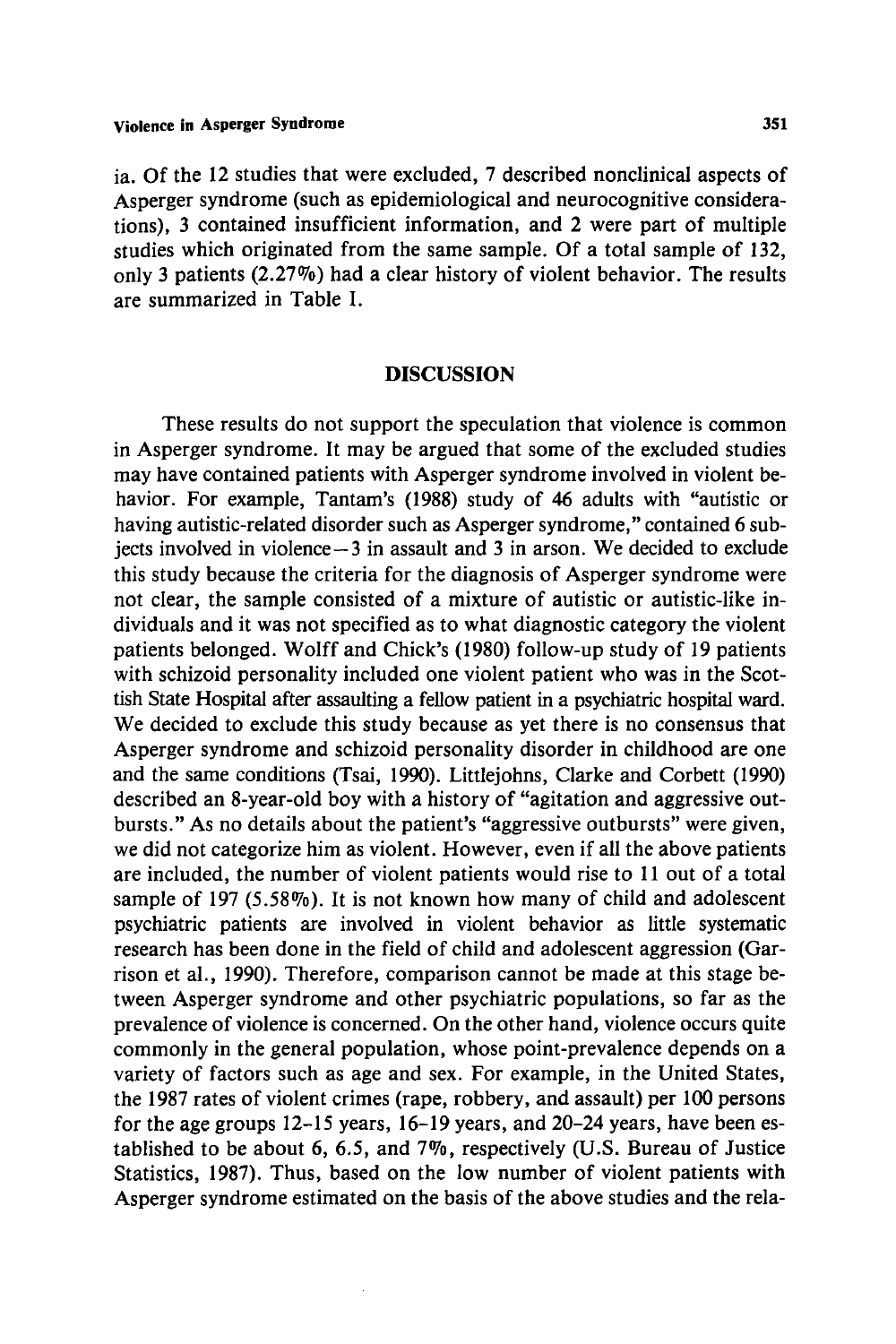|                                              | Sample size  |              | Violent patients |                                                                                                                                                           |
|----------------------------------------------|--------------|--------------|------------------|-----------------------------------------------------------------------------------------------------------------------------------------------------------|
| Author                                       | $(N = 132)$  | Design       | $(n = 3)$        | Comments                                                                                                                                                  |
| Van Krevelin, 1971                           | 1            | Case report  |                  | Described 2 siblings,<br>one had autistic psy-<br>chopathy and the<br>other had autism.<br>Details not given                                              |
| Mnukhin & Isaev, 1975                        | 4            | Case report  |                  | Described 4 case vig-<br>nettes. One had a<br>history of "aggres-<br>sive outbursts." De-<br>tails not given                                              |
| Wing, 1981                                   | 34           | Case series  | ı                | Injured another boy.<br>Three others<br>described as indulg-<br>ing in "bizarre an-<br>tisocial acts"; but<br>not clear if these in-<br>volved violence   |
| Burgoine & Wing 1983                         | 3            | Case report  |                  |                                                                                                                                                           |
| Gillberg, 1985                               | 1            | Case report  |                  |                                                                                                                                                           |
| Mawson et al., 1985                          | $\mathbf{1}$ | Case report  | $\mathbf{I}$     | Long history of vio-<br>lent behavior (e.g.,<br>stabbed a girl in the<br>wrist, assaulted a<br>crying child). Had a<br>past diagnosis of<br>schizophrenia |
| Scott, 1985                                  | 10           | Case control |                  | Both the sample and<br>the controls showed<br>"physical aggres-<br>sion." No details<br>given                                                             |
| Volkmar et al., 1985                         | 1            | Case report  |                  |                                                                                                                                                           |
| Szatmari et al., 1986                        | 1            | Case report  |                  |                                                                                                                                                           |
| Gillberg et al., 1987                        | 3            | Case series  |                  | Part of a study of 20<br>children; 17 were<br>autistic; 3 had<br>Asperger syndrome                                                                        |
| Goodman, 1987                                | 1            | Case report  |                  |                                                                                                                                                           |
| Miles & Capelle, 1987                        | 1            | Case report  |                  |                                                                                                                                                           |
| Munro, 1987                                  | 1            | Case report  |                  |                                                                                                                                                           |
| Baron-Cohen, 1988                            | $\mathbf{1}$ | Case report  | $\mathbf{I}$     | 21-year-old male;<br>repeatedly assaulted<br>girlfriend and others                                                                                        |
| Bowman, 1986                                 | 2            | Case report  |                  |                                                                                                                                                           |
| Gillberg, 1989                               | 20           | Case control |                  | Study of 23 cases; 3<br>of these were includ-<br>ed in a previous case<br>report                                                                          |
| Szatmari et al., 1989<br>Carpenter & Morris, | 28           | Case control |                  |                                                                                                                                                           |
| 1990                                         | 3            | Case report  |                  |                                                                                                                                                           |
| Jones & Kerwin, 1990                         | 1            | Case report  |                  |                                                                                                                                                           |
| Kerbeshian et al., 1990                      | 13           | Case control |                  |                                                                                                                                                           |
| Littlejohns et al., 1990                     | 1            | Case report  |                  | Patient showed "agi-<br>tation and aggressive<br>outbursts." Details<br>not given                                                                         |
|                                              |              |              |                  |                                                                                                                                                           |

# Table I. Violence in Patients with Asperger Syndrome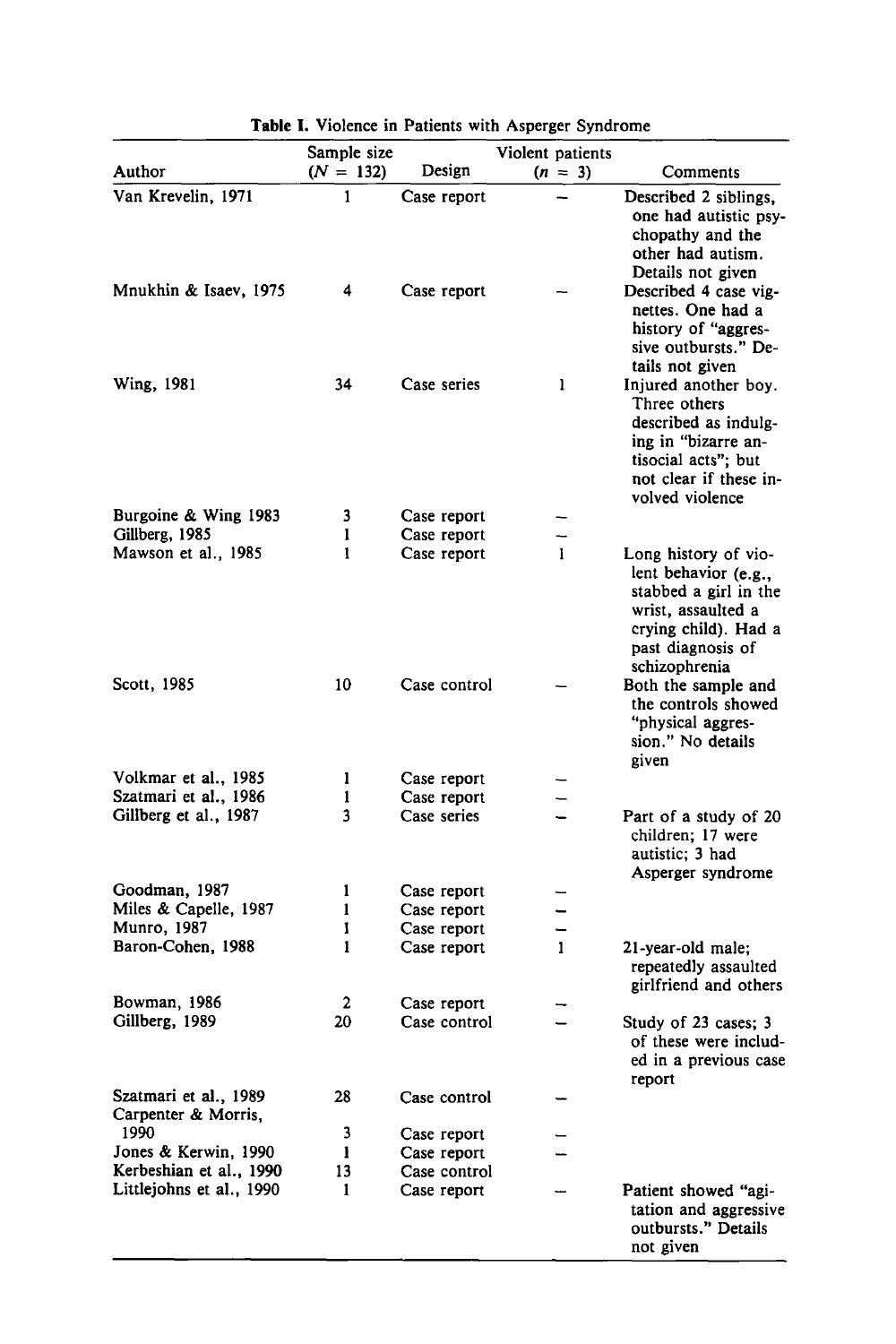#### **Violence in Asperger Syndrome 353**

tively common occurrence of violence in the general population, we do not believe that any true association exists between the two conditions. The reports of violence in this syndrome could well have resulted from chance.

Another point needing clarification is the exact definition of violence. Distinction needs to be made between violence and "antisocial behavior" because not all antisocial behavior involves violence. For example, Wing's account of 34 cases contained 4 patients involved in "bizarre antisocial acts," out of whom only one injured another patient; details about the other three were not given. If violence can be defined as "physical force used so as to injure, damage, or destroy" (Webster's Dictionary, 1982), is an occasional aggressive outburst or behavioral disturbance justification enough for a person to be labeled violent? It has also been said that patients with Asperger syndrome lack empathy (Mawson et al., 1985) and are therefore incapable of putting themselves into the state of mind of others (Baron-Cohen, 1988). This implies that lack of empathy may be the mechanism underlying violent behavior in Asperger syndrome. While the role of empathy in the occurrence of violence may or may not be important, alternative explanations may be offered. For example, certain neurological disorders such as temporal lobe seizures may occasionally be associated with violence. However, with the possible exception of Mawson et al.'s case, it was not clear if any of the above reports confidently excluded the presence of an underlying organic lesion that might have contributed to the problem.

It has further been claimed that people who come to the attention of secure units because of violence may have Asperger syndrome (Baron-Cohen, 1988). This is reminiscent of the controversy that once raged about the association of violence and XYY syndrome (Pitcher, 1971). Although a prevalence study of Asperger syndrome in prison and on secure units may be worthwhile, what is more urgently needed is a community-based study of the prevalence of violence in this syndrome using clear operationalized criteria. Otherwise, any further speculation on the alleged link between these two conditions will only serve to increase the stigma and distress of the patients and their families.

# **REFERENCES**

- Asperger, H. (1944). Die "autistischen psychopathen" im kindesalter. *Archivfiir Psychiatrie und Nervenkrankheiten, 117,* 76-136.
- Baron-Cohen, S. (1988). An assessment of violence in a young man with Asperger's syndrome. *Journal of Child Psychology and Psychiatry, 29,* 351-360.
- Bowman, E. O. (1988). Asperger's syndrome and autism: The case for a connection. *British Journal of Psychiatry, 152,* 377-382.
- Burgoine, E., & Wing, L. (1982). Identical triplets with Asperger's syndrome. *Journal of Autism and Developmental Disorders, 12,* 261-265.
- Carpenter, P. K., & Morris, D. (1990). Association of acrocyanosis with Asperger's syndrome. Journal of Mental Deficiency Research, 34, 87-90.